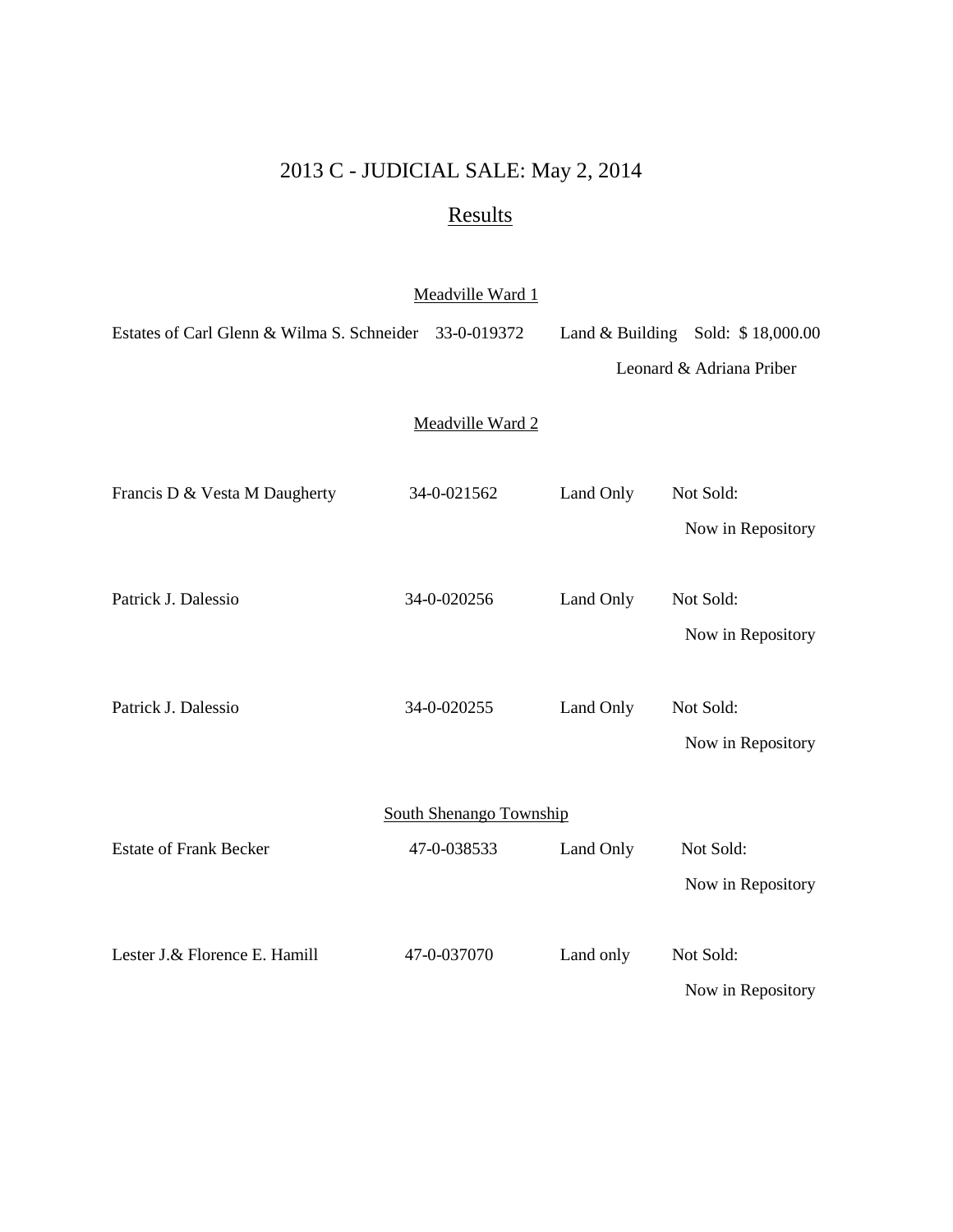| <b>West Shenango Township</b>            |                        |           |                                |  |  |  |
|------------------------------------------|------------------------|-----------|--------------------------------|--|--|--|
| <b>Estate of Frank Becker</b>            | 48-0-039164            | Land Only | Not Sold:                      |  |  |  |
|                                          |                        |           | Now in Repository              |  |  |  |
| Estate of Rudolph G & Mildred C Loescher | 48-0-039029            | Land Only | Not Sold:                      |  |  |  |
|                                          |                        |           | Now in Repository              |  |  |  |
| <b>Estate of Richard Montanaro</b>       | 48-0-039128            | Land Only | Not Sold:                      |  |  |  |
|                                          |                        |           | Now in Repository              |  |  |  |
|                                          | Sparta Township        |           |                                |  |  |  |
| Roger & Connie Brown                     | 49-0-039942            | Trailer   | Not Sold:                      |  |  |  |
|                                          |                        |           | Now in Repository              |  |  |  |
|                                          |                        |           |                                |  |  |  |
|                                          | <b>Summit Township</b> |           |                                |  |  |  |
| Andrew Soltes, III & Carol Soltes        | 55-0-044277            | Land Only | Not Sold:                      |  |  |  |
|                                          |                        |           | Now in Repository              |  |  |  |
|                                          | Titusville Ward 1      |           |                                |  |  |  |
| Horn Textiles, Inc.                      | 56-0-045452            | Land Only | Not Sold:                      |  |  |  |
|                                          |                        |           | Now in Repository              |  |  |  |
| Joseph C. & Linda L. Wagner              | 56-0-045460            | Land Only | Not Sold:                      |  |  |  |
|                                          |                        |           | Now in Repository              |  |  |  |
|                                          |                        |           |                                |  |  |  |
| Mary L. Gustafson                        | 56-0-045529            | Land Only | Not Sold:<br>Now in Repository |  |  |  |
|                                          |                        |           |                                |  |  |  |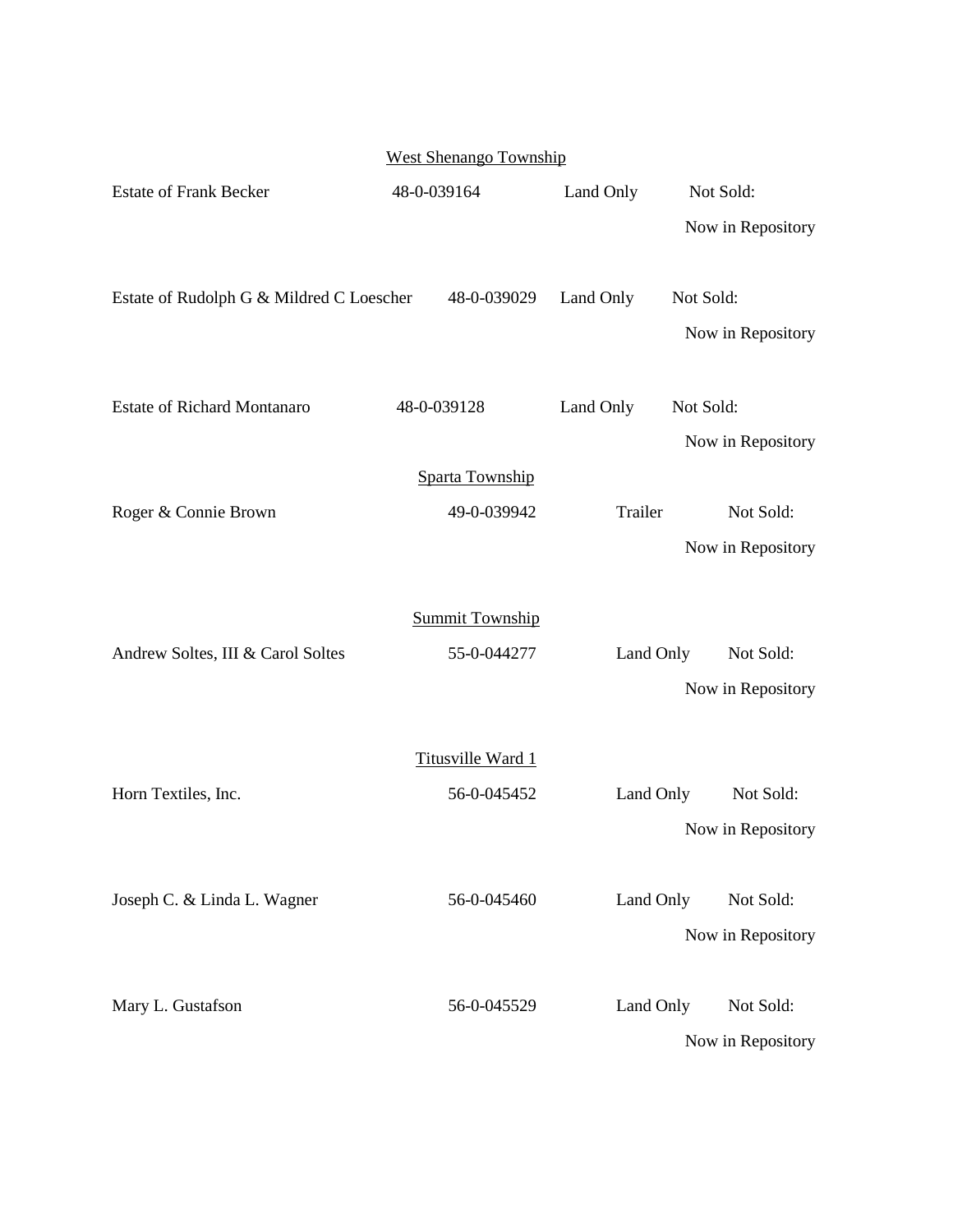| Fred A.Lindsay                         | 56-0-045699       | Land Only | Not Sold:                   |
|----------------------------------------|-------------------|-----------|-----------------------------|
|                                        |                   |           | Now in Repository           |
|                                        |                   |           |                             |
| Janice A. White                        | 56-0-045048       | Land Only | Not Sold:                   |
|                                        |                   |           | Now in Repository           |
|                                        |                   |           |                             |
|                                        | Titusville Ward 2 |           |                             |
| Estate of Rodney K. & Doris A. Harmon  | 57-0-046422       | Land Only | Not Sold:                   |
|                                        |                   |           | Now in Repository           |
|                                        |                   |           |                             |
| Jack Steinbuhler and David Steinbuhler | 57-0-045853       | Land Only | Not Sold:                   |
|                                        |                   |           | Now in Repository           |
| Jack Steinbuhler and David Steinbuhler | 57-0-045839       | Land Only | Not Sold:                   |
|                                        |                   |           | Now in Repository           |
|                                        |                   |           |                             |
| John R. & Lynn A. Casella              | 57-0-046764       | Land Only | Not Sold:                   |
|                                        |                   |           | Now in Repository           |
|                                        |                   |           |                             |
|                                        | Titusville Ward 4 |           |                             |
| Raymond & Sandra Bortzer               | 59-0-047467       | Land Only | Sold: \$500.00              |
|                                        |                   |           | Gulf & Southern Corporation |
|                                        |                   |           |                             |
|                                        | Vernon Township   |           |                             |
| Deborah Tracy & David A. Grudowski     | 65-0-050933       | Land Only | Sold: \$500.00              |
|                                        |                   |           | Christopher M. McHale       |